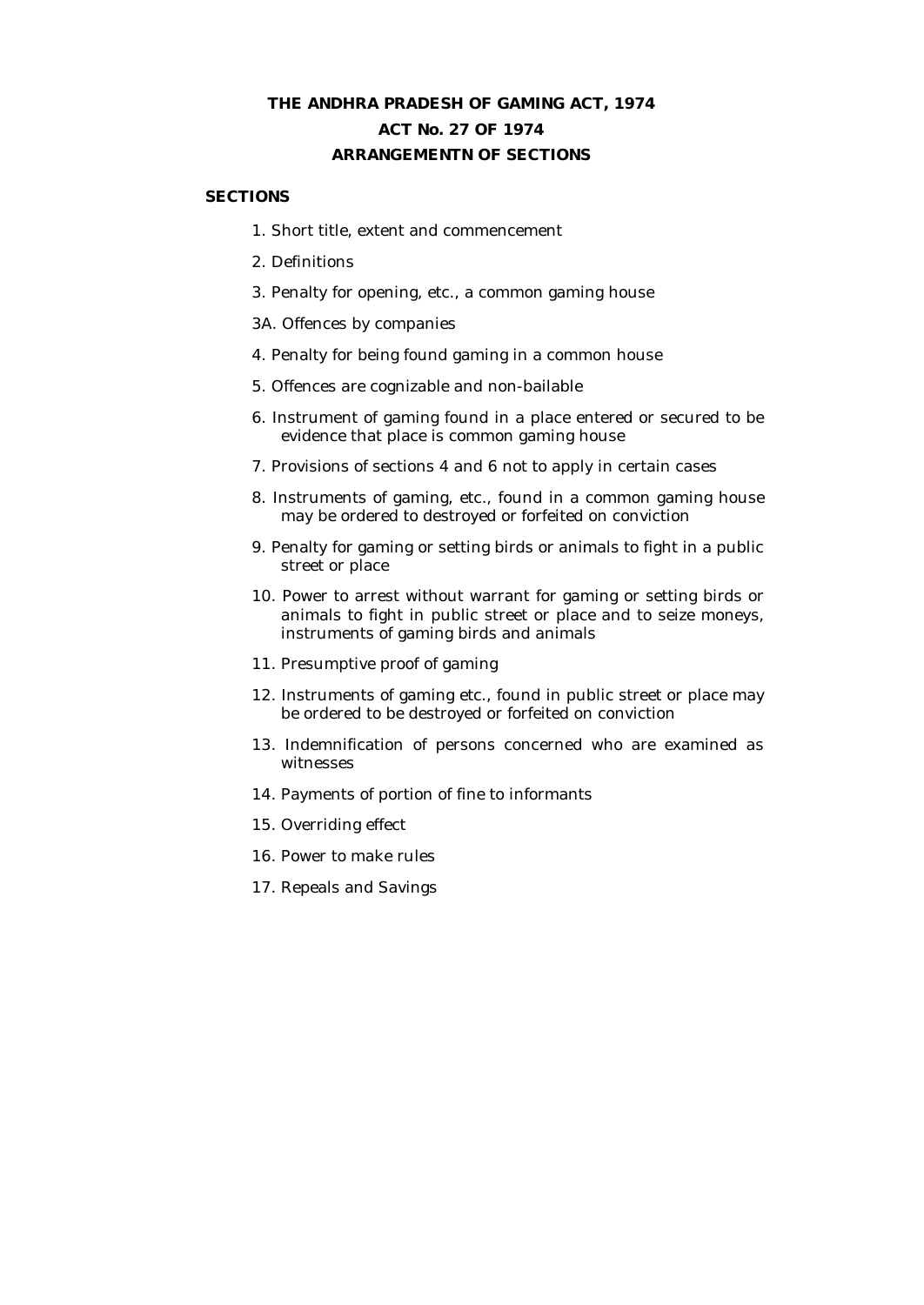#### **THE ANDHRA PRADESH GAMING ACT, 1974**

## **ACT No. 27 OF 1974**

[22nd August, 1974]

**AN ACT TO CONSOLIDATE AND AMEND THE LAW RELATING TO THE PUNISHMENT OF GAMING AND THE KEEPING OF COMMON GAMING HOUSES IN THE STATE OF ANDHRA PRADESH.**

Be it enacted by the Legislature of the State of Andhra Pradesh in the Twentyfifth Year of the Republic of India as follows:-

**1. Short title, extent and commencement** - (1) This Act may be called the Andhra Pradesh Gaming Act, 1974.

(2) It extends to the whole of the State of Andhra Pradesh.

(3) It shall come into force on such date as the Government may, by notification in the Andhra Pradesh Gazette, appoint.

**2. Definitions** - In this Act, unless the context otherwise requires: -

(1) 'common gaming house', means -

(i) in the case of gaming -

(a) on a horse-race except in the manner provided in clause (2); or

(b) on the market price of cotton, bullion other commodity or on the digits of the number used for stating such price; or

(c) on the ground of variation in the market price of any commodity specified in item (b) or on the digits of the number used for stating the amount of such variation; or

(d) on the market price of stock or share or on the digits of the number used for stating such price; or

(e) on the number of registration or on the digits of the number of registration of any motor vehicle using a public place; or

(f) on any transaction or scheme of wagering or betting in which the receipt or distribution of winnings of prizes, in money or otherwise, is made to depend on chance, any house, room, tent, enclosure, vehicle, vessel, <sup>1</sup>[cyber space] or any place whatsoever in which the gaming takes place or in which the horses or other instruments of gaming, are kept or used for such gaming;

 $2$ ["(ii) in the case of any other form of gaming, any house, room, tent, enclosure, vehicle, vessel, cyber space or any place whatsoever in which any instrument of gaming are kept or used for the profit or gain of the person owning, occupying, using or keeping such house, room, tent, enclosure, vehicle, vessel, cyber space or any place whether by way of charge, for the use of such house, room, tent, enclosure, vehicle, vessel, cyber space or any place or instruments of gaming or otherwise howsoever;

**Explanation:-** For the purpose of clause(ii), any premise or place or cyber space belonging to or occupied by a club, society, company or other associations of persons, whether incorporated or not, which is used or kept for the purpose of gaming shall be deemed to be a common gaming house notwithstanding that there is no profit or gain for the club, society, company or other associations of persons on account thereof.]

<sup>1</sup> . Inserted by the Act No.43 of 2020, S.2.

<sup>2</sup>. Substituted by the Act No.43 of 2020, S.2.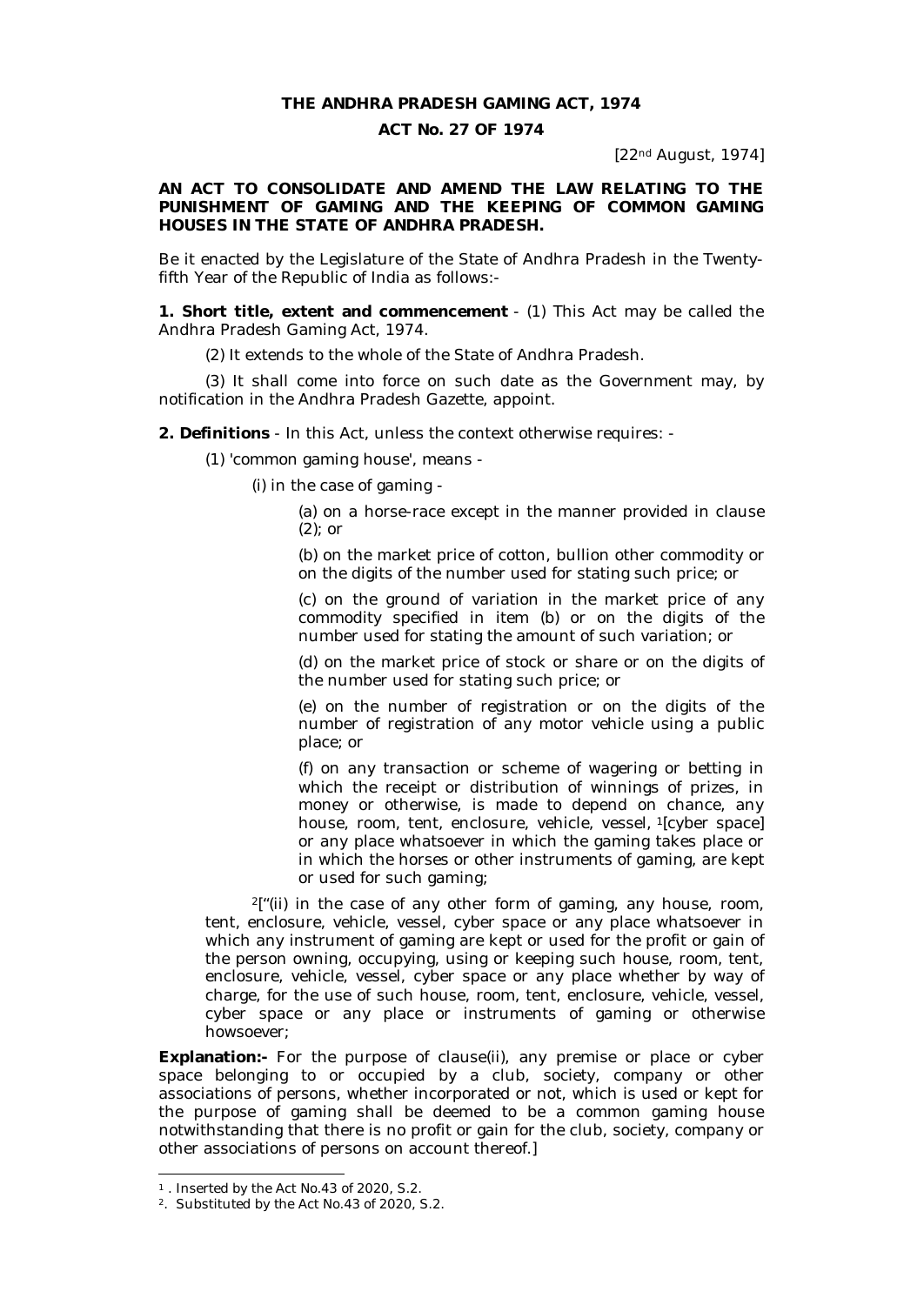(2) "gaming" means playing a game for winnings or prizes in money or otherwise and includes playing a game of mutka or satta, <sup>1</sup>[or playing on line game for winning money or any other stakes] and lucky board and wagering or betting, except where such wagering or betting takes place upon a horse-race -

(i) on the day on which the horse-race is to be run;

(ii) in an enclosure which the stewards controlling the horse-race <sup>2</sup>[or race meeting] have, with the sanction of the Government set apart for the purpose; and

(iii) (a) with a licensed book maker; or

(b) by means of a totalisator;

but does not include a lottery;

*Explanation:* **-** For the purpose of this clause -

<sup>3</sup>[(i) Wagering or betting shall includes,-

(a) collection or soliciting of bets;

(b) the receipt or distribution of winning or prizes in money or otherwise in respect of any wager or bet;

(c) any act which is intended to aid, induce, solicit or facilitate wagering or betting or such collection, soliciting, receipt or distribution;

(d) any act of risking money or playing stakes or otherwise on the result of a game or an event including on a game of skill.

(e) any action specified in sub-clauses (a) to (d) carried out directly or indirectly by the players playing any game or by any third parties.".]

(ii) "totalisator" means a totalisator in an enclosure which the stewards controlling a race meeting have set apart in accordance with sub-clause (ii) and includes any instrument, machine or contrivance known as the totalisator or any other instrument, machine or contrivance of a like nature or any scheme for enabling any number of persons to make bets with one another on the like principles;

<sup>4</sup>[(iii) "race meeting" means a meeting held for the purpose of horse racing at a race course within the State of Andhra Pradesh and includes a meeting held at such race course for the purpose of betting on any horse race at any other race course outside the State.]

#### (3) "Government" means the State Government;

<sup>5</sup> [(4) "Instruments of gaming" includes cards, dice, gaming, tables, or cloths boards or any other article used for intended to be used physically or in any virtual or intangible mode including electronically as a subject or means of gaming, any document, electronic form or record, digital form or record used or intended to be used as a register or record or evidence of any gaming, the proceeds of any gaming which includes online electronic transfer of funds or transactions and any winnings or prizes in money or otherwise, distributed or intended to be distributed in respect of any gaming.]

<sup>1</sup>. Inserted by the Act No.43 of 2020, S.2.

<sup>2</sup>. Inserted by the Act No.6 of 1975, S.3.

<sup>3</sup> . Substituted by the Act No. 43 of 2020, S.2.

<sup>4</sup>. Inserted by the Act No.6 of 1975, S.3.

<sup>5</sup>. Substituted by the Act No. 43 of 2020, S.2.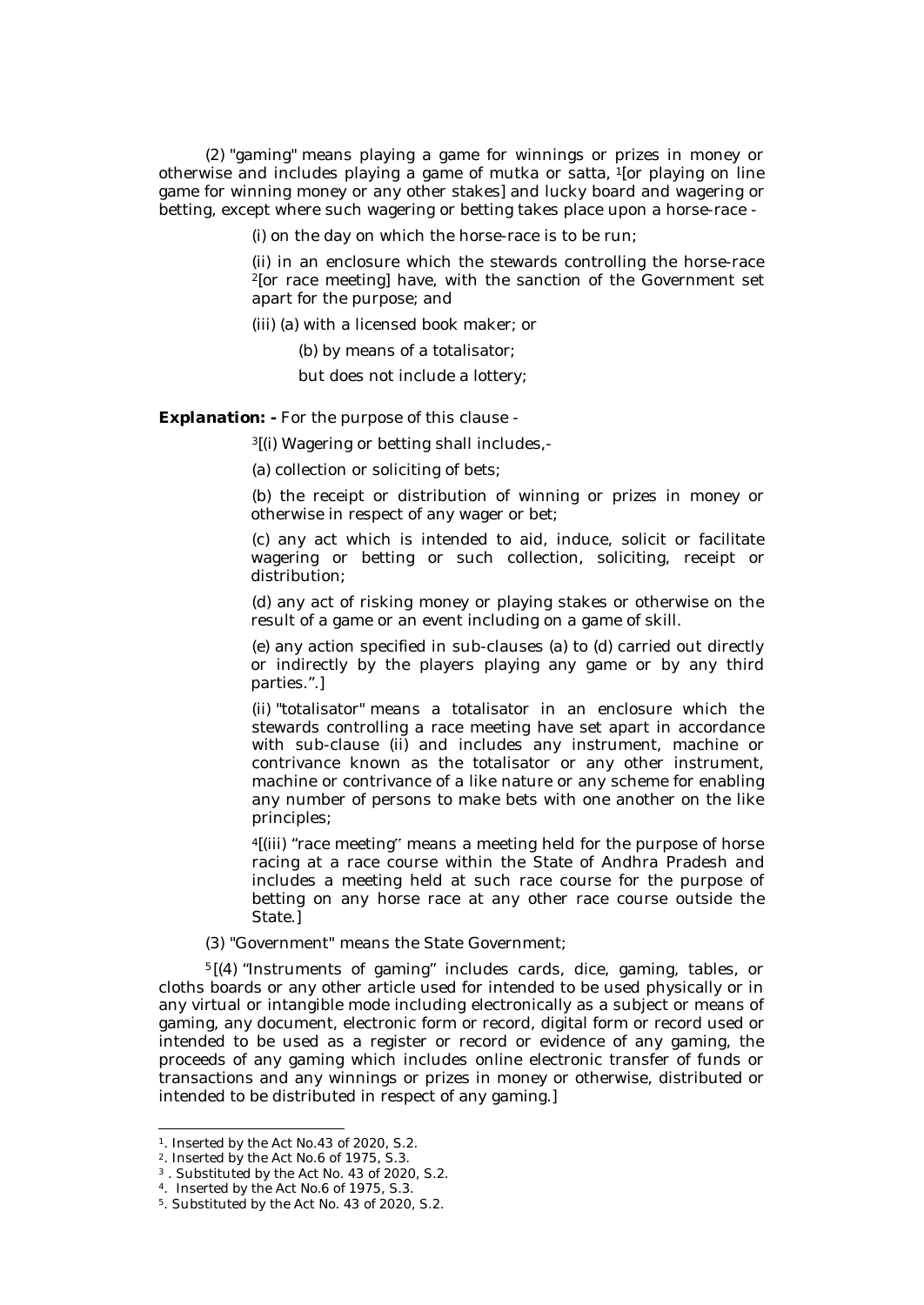**3. Penalty for opening, etc., a common gaming house** – <sup>1</sup>[(1) Any person who opens, keeps, operates, uses or permits to be used any common gaming house or online gaming or conducts or assists in conducting the business of any common gaming house or advances or furnishes money for gaming therein, shall be punishable -

> (i) For the first offence, with imprisonment for a term which may extend to one (1) year and with fine which may extend to Rs.5,000/- (Rupees Five Thousand only); but in the absence of special reasons to be recorded in writing, the punishment awarded under this clause shall be imprisonment for not less than three (3) months and fine of not less than Rs. 3,000/- (Rupees Three Thousand only);

> (ii) For every subsequent offence, with imprisonment for a term which may extend to two (2) years and with fine which may extend to Rs.10,000/- (Rupees Ten Thousand only), but in absence of special reasons to be recorded in writing the punishment awarded under this clause shall be -

(a) For a second offence, imprisonment for not less than six (6) months and fine of not less than Rs.5,000/- (Rupees Five Thousand only);

(b) For a third or subsequent offence, imprisonment for not less than one (1) year and fine of not less than Rs.10,000/- (Rupees Ten Thousand only).]

*Explanation:* **-** For the purpose of this section, the expression "person" includes the owner, or as the case may be, the occupier of the place used as a common gaming house and where such place belongs to or is occupied by a club, society or other association of persons, the person having the care or management of such place.

(2) It shall not be necessary, in order to convict any person for opening, keeping or using or permitting the use of common gaming house or of being concerned with the care or management of a common gaming house, to prove that any person found therein was gaming for money, wager, bet or stake.

<sup>2</sup>[**3A. Offences by companies -** Where a person committing a contravention of section or any other provisions of this Act is a every person who, at the time of the contravention was committed, was in charge of, and was responsible to the company, for the conduct of the business of the company as well as the company, its managing directors and other directors, shall be deemed to be guilty of the contravention and shall be liable to be proceeded against and punishable accordingly:

Provided that nothing contained in this section shall render any such person liable to punishment if he proves that the contravention took place without his knowledge of that he exercised all due diligence to prevent such contravention.]

**4.** <sup>3</sup>[**Penalty for being found gaming in a common gaming house** - Whoever is found gaming or present for the purpose of gaming in a common gaming house shall, on conviction, be punishable with imprisonment for a term which may extend to six (6) months or with fine which may extend to Rs. 3,000/- (Rupees Three Thousand only) or with both.]

<sup>1</sup>. Substituted by the Act No. 43 of 2020, S.3.

<sup>2</sup>. Inserted by the Act No. 43 of 2020, S.4.

<sup>3</sup>. Substituted by the Act No. 43 of 2020, S.5.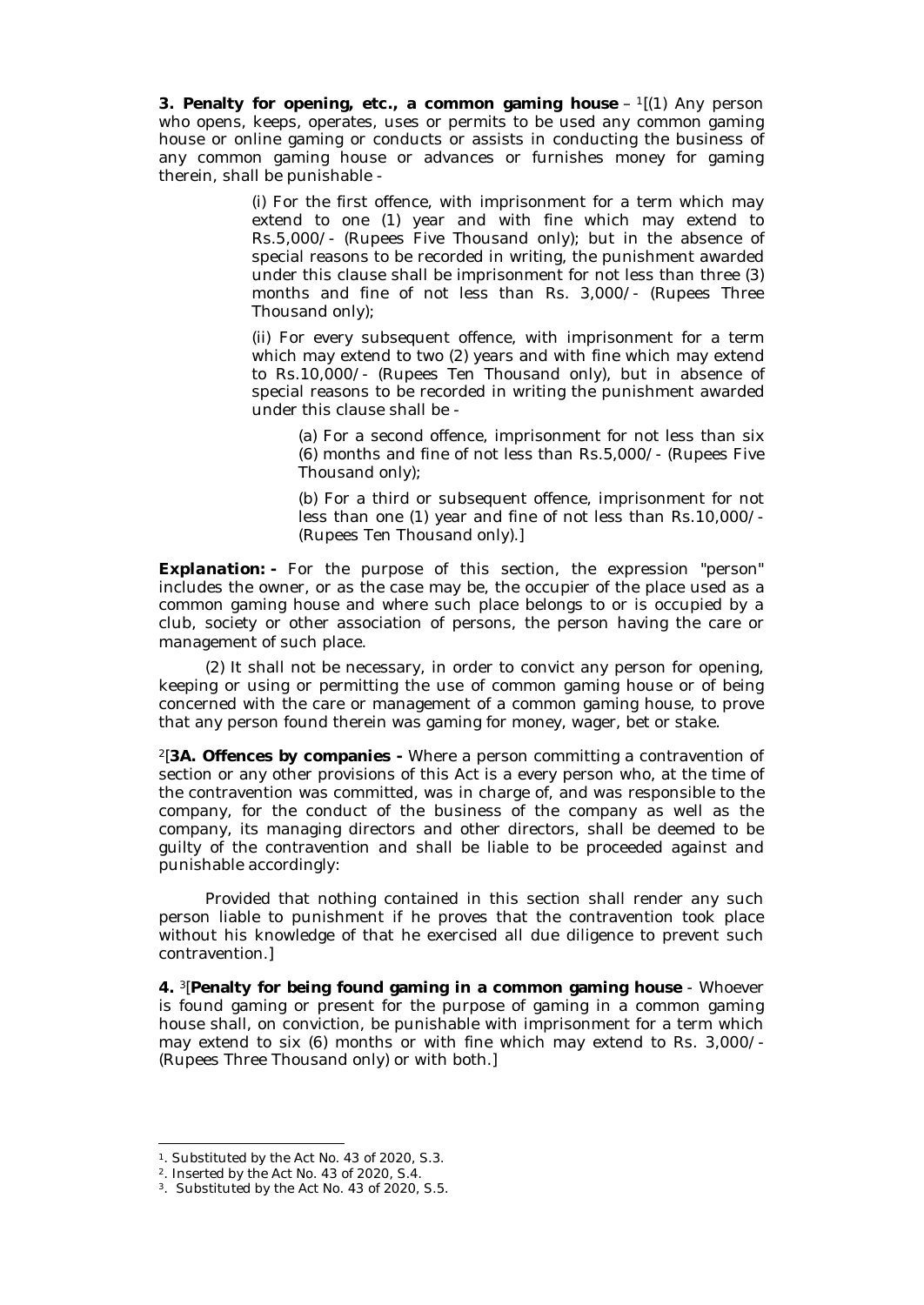*Explanation:***-** For the purpose of this section, any person found in any common gaming house during gaming therein shall be presumed to have been present there for the purpose of gaming.

<sup>1</sup>[**5. Offences are cognizable and non-bailable -** (1) Every offence under this Act is cognizable and non-bailable.

(2) Any Police Officer not below the rank of Sub-Inspector of Police has got authority :-

(i) to enter any place and at any time with such force and with such assistance as may be found necessary;

(ii) to arrest all persons found therein;

(iii) to search all such persons and all parts of such place; and

(iv) to seize-

(a) all money found with such persons;

(b) all instruments of gaming; and

(c) all moneys, all securities for money and articles of value reasonably suspected to have been used or intended to be used for the purpose of gaming which are found in such place.

(v) to freeze bank accounts which are used for the purpose of gaming.]

<sup>2</sup> [**6. Instrument of gaming found in a place entered or secured to be evidence that place is common gaming house** - where any instrument of gaming or its facilities found in any place entered or searched, on or about person found therein, it shall be presumed that such place is used as a common gaming house and that the persons found therein were present there for the of gaming although no gaming was actually seen by police officer or any of his assistants.]

<sup>3</sup>[**7. Provisions of sections 4 and 6 not to apply in certain cases** - Nothing in the Explanation to section 4 or in section 6 shall apply to persons found in a premise or place belonging to or occupied by a club, society, company or other association of persons, whether incorporated or not, unless such persons are actually found gaming or facilitating such gaming in any manner in such premises or place.]

**8. Instruments of gaming, etc., found in a common gaming house may be ordered to destroyed or forfeited on conviction** –On conviction of any person for opening, keeping or using or permitting the use of a common gaming house, or gaming therein, or being present for the purpose of gaming, the convicting magistrate, -

> (i) may order all the instruments of gaming found therein or on or about the person found therein, to be forthwith destroyed or forfeited; and

(ii) may order -

(a) all or any of the securities for money and other articles seized, not being instruments of gaming, to be sold and the proceeds thereof with all moneys seized to be forfeited; or

(b) any part of such proceeds, and other moneys to be paid to any person appearing to be entitled thereto.

**9. Penalty for gaming or setting birds or animals to fight in a public street or place** - (1) Whoever is found gaming or reasonably suspected to be gaming

<sup>1</sup>. Substituted by the Act No. 43 of 2020, S.6.

 $2$ . Substituted by the Act No. 43 of 2020, S.7.

<sup>&</sup>lt;sup>3</sup>. Substituted by the Act No. 43 of 2020, S.8.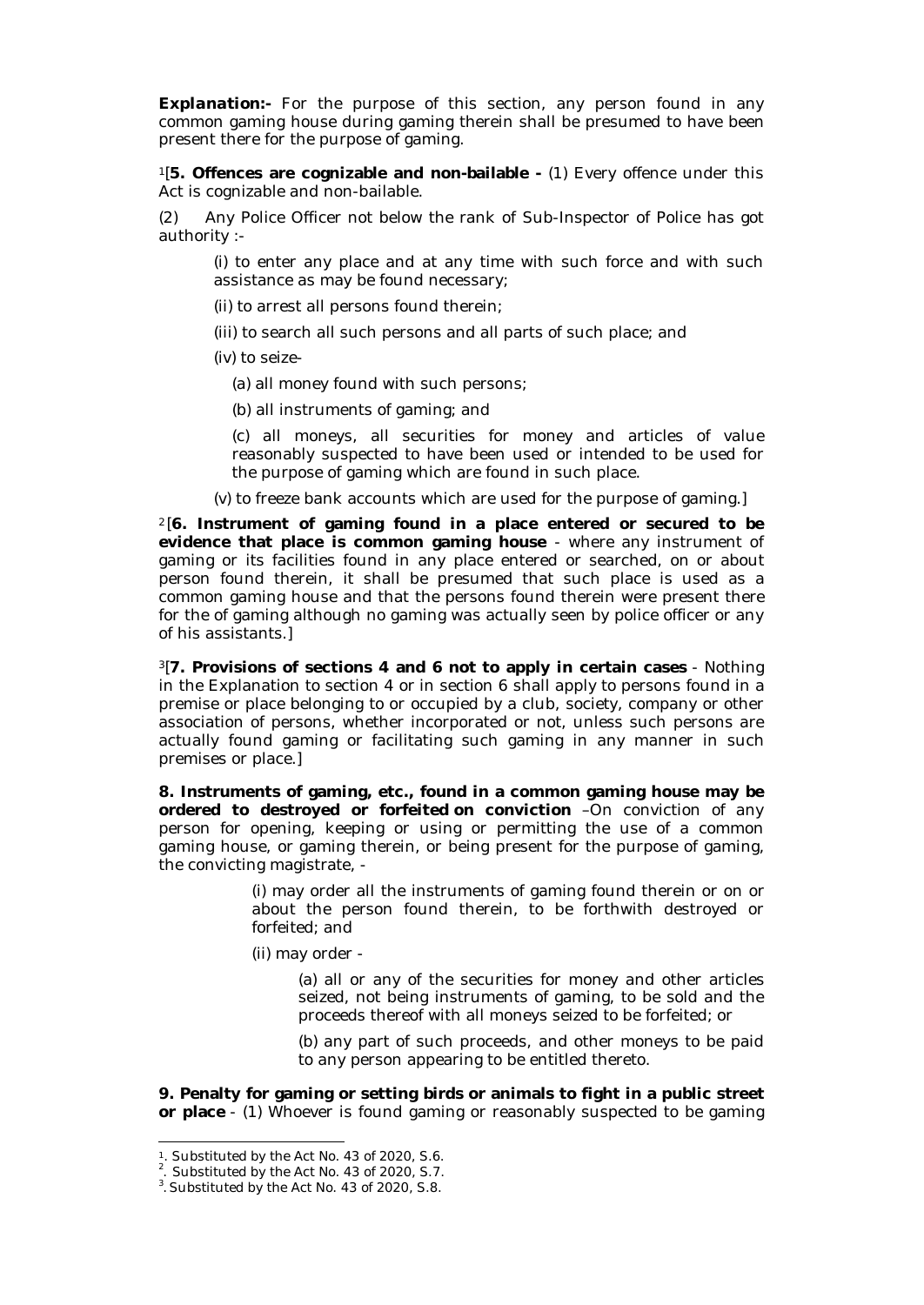in any public street or thoroughfare or in any place to which the public have, or are permitted to have, access shall be punishable with imprisonment for a term which may extend to three months or with fine which may extend to three hundred rupees or with both.

(2) Whoever is found setting any birds or animals to fight or is reasonably suspected to be aiding or abetting such fighting of birds or animals in any public street or thoroughfare or in any place to which the public have, or are permitted to have, access, shall be punishable with imprisonment for a term which may extend to one month or with fine which may extend to fifty rupees or with both.

**10. Power to arrest without warrant for gaming or setting birds or animals to fight in public street or place and to seize moneys, instruments of gaming birds and animals** - (1) Any police officer may arrest and search without warrant any person referred to in section 9.

(2) Any such police officer may seize all moneys, all instruments of gaming and all things reasonably suspected to be instruments of gaming found in the public street, thoroughfare or place or found with the persons arrested by him and all birds or animals found with the persons arrested by him or are reasonably suspected to have been kept for being set to fight in the public street, thoroughfare or place.

**11. Presumptive proof of gaming** - When anything is seized under subsection (2) of section 10, and if the magistrate is satisfied that the police officer who seized it has reasonable grounds for suspecting that the thing so seized was an instrument of gaming, it shall be presumed that such thing was an instrument of gaming and that the person on or about whom the thing was found was present in the public street, thoroughfare or place for the purpose of gaming.

**12. Instruments of gaming etc., found in public street or place may be ordered to be destroyed or forfeited on conviction** - On conviction of any person under section 9, the convicting magistrate may order that -

> (i) all the instruments of gaming seized, shall forthwith be destroyed or forfeited;

> (ii) all birds or animals seized, shall be sold and the proceeds thereof with the moneys seized shall be forfeited.

**13. Indemnification of persons concerned who are examined as witnesses** - Any person who is concerned in gaming contrary to the provisions of this Act, and who is examined as a witness before a magistrate on the trial of any person for a breach of any of the provisions of this Act and who upon such examination, makes true and faithful discovery to the best of his knowledge of all things as to which he is so examined, shall thereupon receive from the said magistrate a certificate in writing to that effect and shall be freed from any prosecution under this Act for anything previously done in respect of that particular gaming.

**14. Payments of portion of fine to informants** - (1) The convicting magistrate may direct any portion, not exceeding one half, of any fine which is imposed under section 3, section 4 or section 9 and of the moneys or the proceeds of articles seized and ordered to be forfeited under section 8 or section 12 to be paid to such informants as may have assisted in the detection of the offenders.

(2) A direction under sub-section (1) may also be made by any court of appeal, reference or revision.

(3) Where a direction is made under sub-section (1) or sub-section (2) the magistrate or court concerned shall send the amount to be paid under subsection (1) or sub-section (2), as the case may be, in the area within the jurisdiction of the commissioner of Police, Hyderabad to the said Commissioner